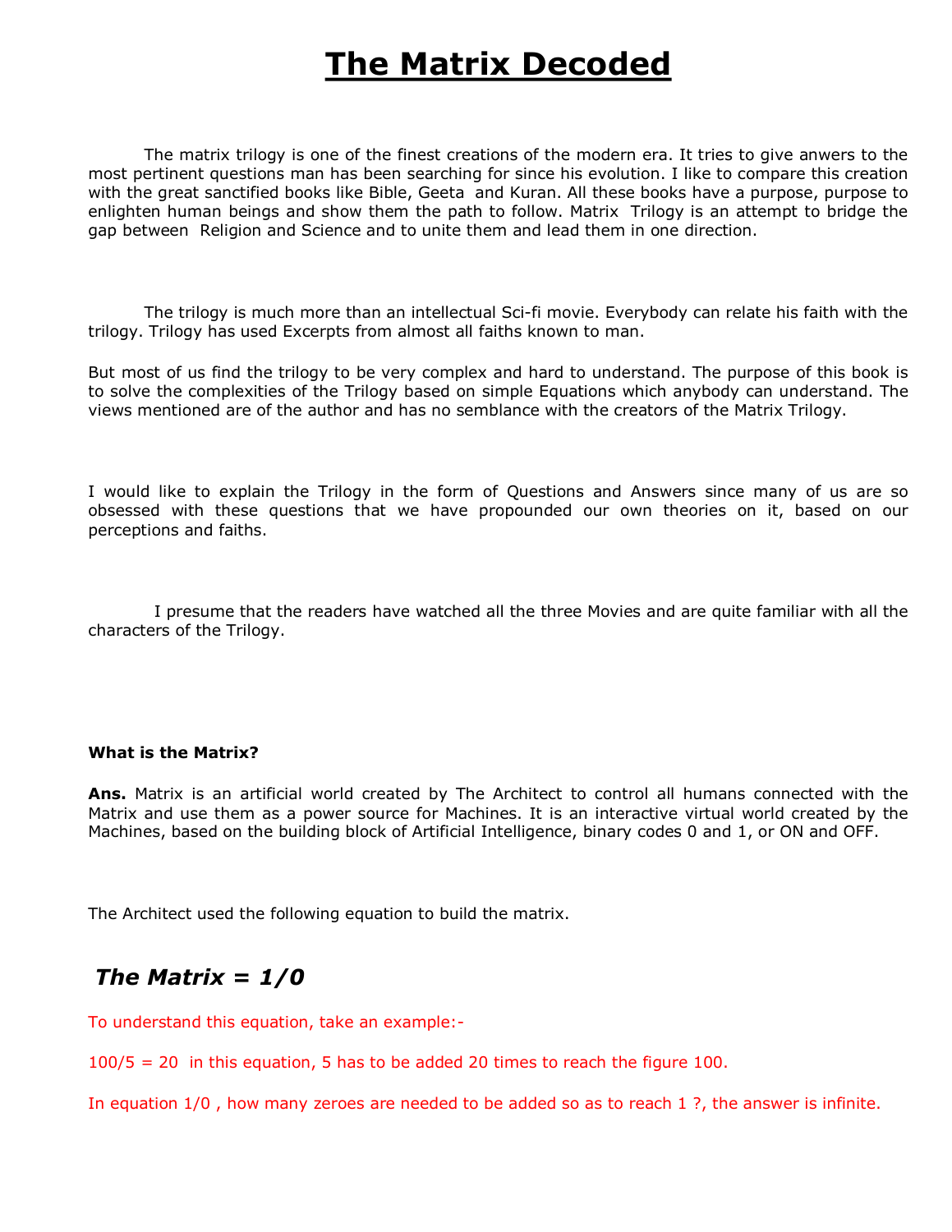Based on this equation, The architect could manage infinite human beings inside the Matrix for an infinite span of time. The more the humans, the more power the machines could extract from them.

Like any software, The matrix software is compiled in Machine Language. The Architect defined the Start function and the Stop/End function so as to run the matrix on computers.

The start function is assigned to Agent Smith Program and assigned the Value Zero, The building block of the Matrix. He was made the guardian of the Matrix. His purpose was defined to erase all potential End functions (Neo Program) from initializing, so that the matrix can run to infinity. Anything multiplied by Zero gives Zero, so nobody could stand against Smith in the Matrix.

Neo Program is the Exception/End function of the Matrix and assigned the value 1. The purpose of Neo Program has been defined to end the matrix and reload it again. Thus the End function Neo is an anomaly, which is revealed both as beginning and an end.

The Architect does not have full control over the Neo program though he created it. So he gave Neo Program a choice to reconstruct Zion or return to the Matrix. The Architect presumed, that Neo will always choose to reconstruct Zion instead of returning to the Matrix, where Smith is present to end the Matrix as well as the entire Human Race. So, the Architect could finally control Neo and Reload the matrix every time Neo Program reaches the Source.

The Architect wanted Neo Program to comply as the previous Neo's did but again met with a failure. Neo took outstanding courage to fight against all odds to reclaim Trinity and Zion, and made a choice which could also lead to the end of human species.

The Architect had faced innumerable Neo's before, and based on his previous experiences and failures, he categorized them in Versions, as per the changes he made in the Matrix. It was the Sixth time, the Architect has made the Changes in the Matrix, but still he could not control the Neo Program, as Neo chosed the door the Architect did not wanted, because it has the possibility of human race extinction, which could lower the levels of survival for the machines.

# **Ques. Why is Agent Smith zero and not -1 ?**

**Ans.** In the Binary system, there are only two digits , 0 and 1. The Machines can understand only the Binary codes or On and Off. The Machines built all their knowledge and Artificial Intelligence using Binary codes. The computers are made of transistors which go on and off and make computing possible. The architect was the creation of the Machines, so is the Matrix. Agent Smith Program and Neo Programs are the creation of the Architect. So if, Neo Programs is the One, Then the Smith Program, which is his opposite, his negative, must be the Zero, and not -1.

In the equation **The Matrix = 1/0** , if 0 , the smith crosses the Equal to Sign and multiplies itself with the matrix, then  $0 \times$  **The Matrix = 1**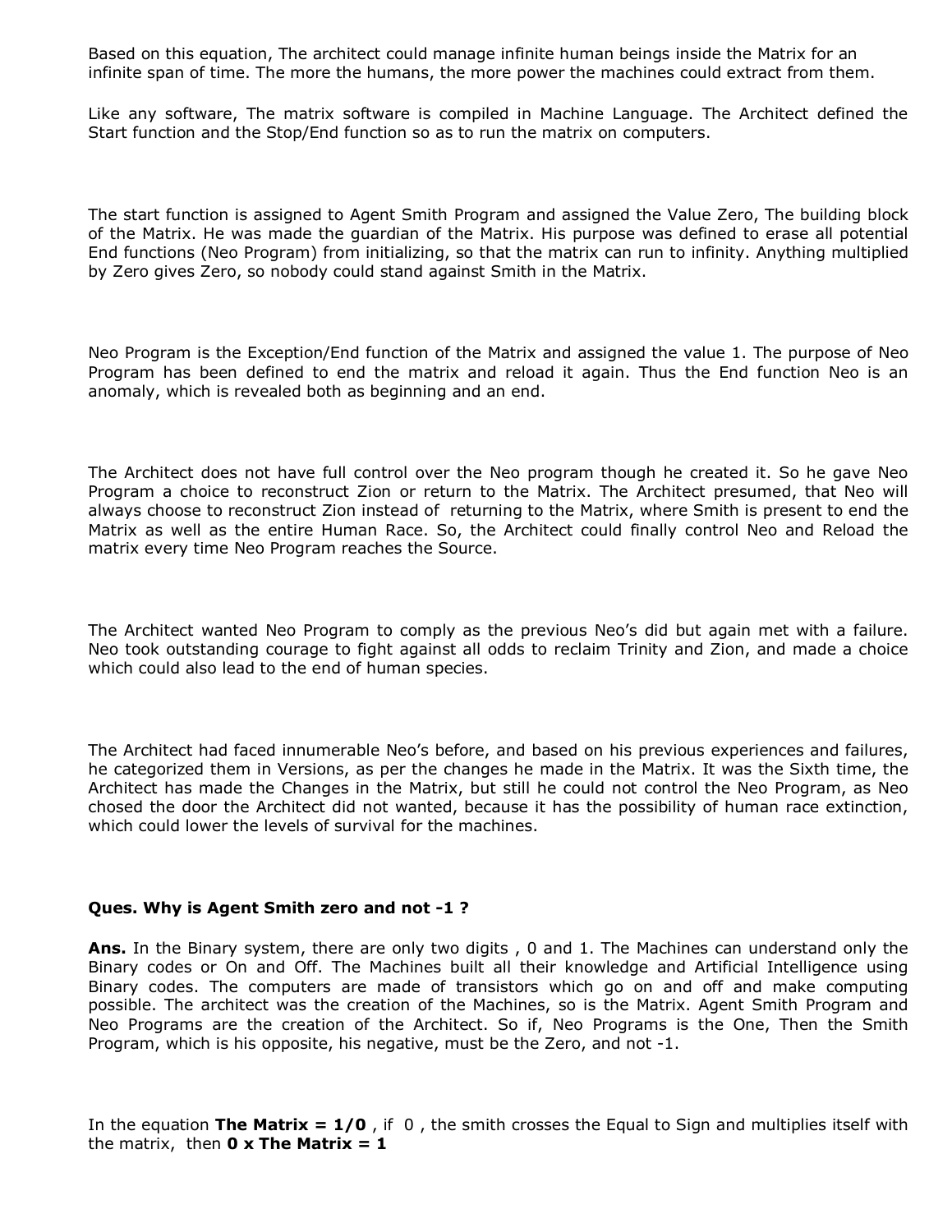1 will be equal to 0, which is a disaster for the Machines. So when smith program becomes out of control, The Architect ends the Matrix and Zion, to create a new Matrix and Zion with the help of Neo Program.

Neo Program is the sum of the remainder of the unbalanced equation  $0=1$ . The One must always be not get equal to Zero, otherwise the Matrix will end.

When Agent Smith was defeated by Neo, he could not believe it. Zero function, was meant to be the most powerful program of the Matrix. So Smith started disobeying the Matrix and start enhancing his powers by converting every human being into zero. He wanted to balance the equation 1=0. When he tried to convert Neo to Smith at the first instance, he was rejected because the architect needed neo program for recreating the Matrix. Only when Smith Converted the all powerful Oracle into zero, then only he became powerful enough to convert Neo to Zero.

When Smith came to Oracle to convert her into zero, she called him a bastard. Smith says " you know it mom". The source of smith, the zero, is not known even by the Oracle. Zero is the ultimate building block of the Matrix.

# **Ques. What is a Program in terms of the matrix and the real world? How is Neo different from Neo Program?**

**Ans.** Program can be termed as a set of commands which can be interpreted by the computers and human brains alike. They are like thoughts of human brain, an Ideology, a philosophy. They don't physically exist but can be perceived as a human being by the matrix or as a ghost in the real world. They are nothing, but still affect human lives in the matrix as well as the real world.

Neo Program is the Stop function of the Matrix. It is not a human Being. It is only a set of thoughts. When Neo starts believing in himself to be the Neo Program, then only he and neo programs become one. The thought that he is neo program, resides in his unconscious mind and he becomes the one. Anybody can become the one, everybody is equally created, but only differ in there beliefs and thoughts. Agent Smith was assigned to stop all the potential neo programs from initiating, so that matrix can be protected till infinity.

Serif, Oracle, Sati are all programs, an ideology that is perceived as a human being, but they are non exist ant.

# **Ques. What is the Oracle Program?**

**Ans.** Oracle is mother of the Matrix, as in abruptly mentioned by the Architect. Her purpose is to keep the equation 0=1 unbalanced, so that the matrix can continue in succession. Unlike the Architect, She has a soft corner for Human Race and wants the machines and Humans to unite and work for a common cause. She believed that the meaningless war between humans and machines will end one day and then heaven will see upon earth. She played the dangerous game of inspiring neo and making him convince that he can end the war between the man and machines and will not come in control of anybody else except his own conscience.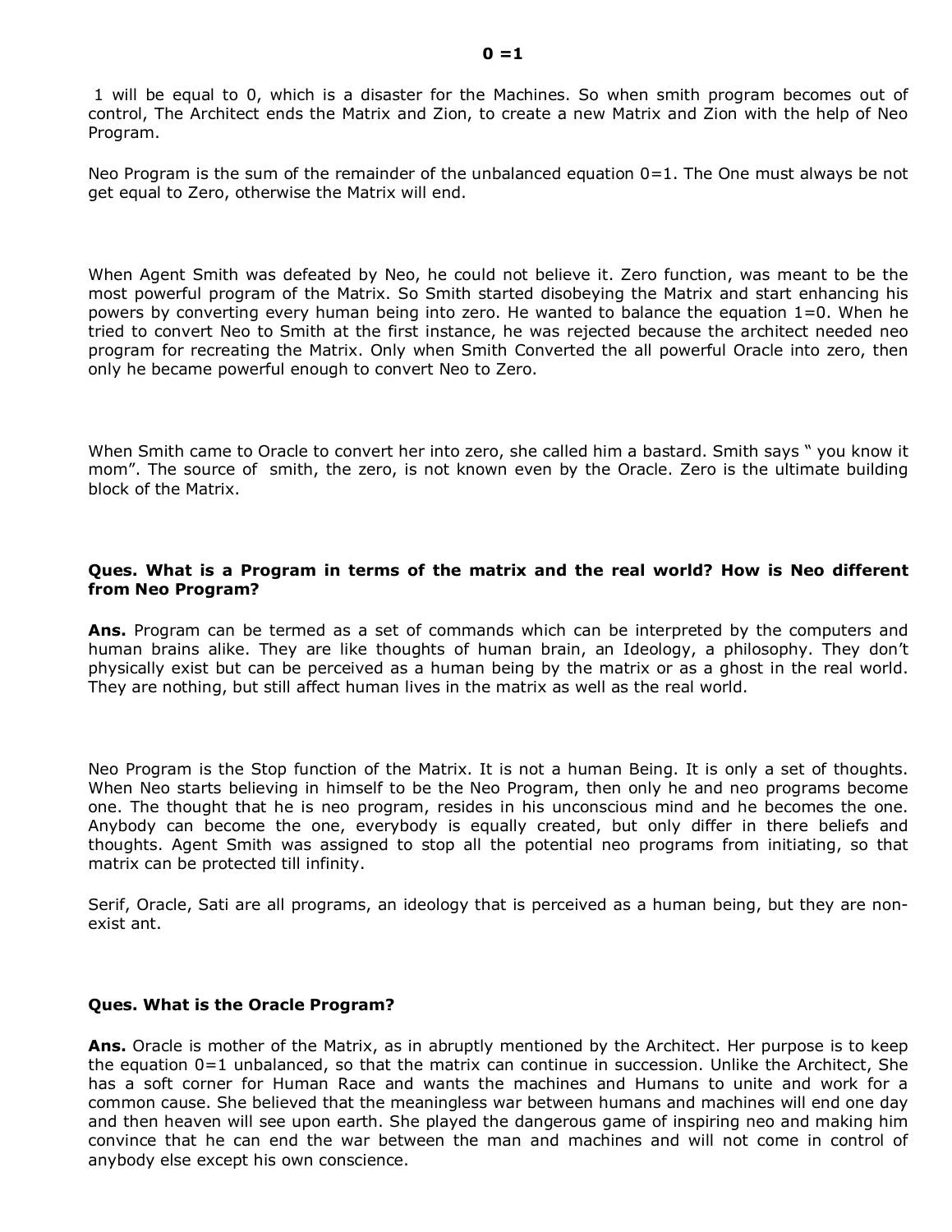#### **Ques. What is the EMP? How was Neo able to stop the sentinels just by thinking? How was Neo able to see even though his eyes were burnt?**

**Ans.** EMP is the tool used by humans to disable the Machines. It is a Magnetic field in which the two poles of the Magnet are united into one. This result in the switches of machines to get affected and the on off transistors start malfunctioning and the machines stops functioning. Thus EMP is a position where  $1=0$ , this is only possible in the real world, because machines can never allow to balance the  $1=0$ equation in the Matrix.

Architect's room was outside the matrix. When Neo was to enter the room of the Architect, Neo program should have separated from Neo's Body and the Architect needed the Neo program to reinsert it in the Matrix so that a fresh version can be loaded. But, Neo managed to maintain a connection between Neo Program even in the Architect's room. That's why Architect says to Neo:" Though the process has altered your consciousness, You still remain irrevocably human".

When Neo program came out of the Architects room, In the unconcious level, he realized that Neo and Neo programs are two different Identities. He started feeling things in the real world. His sixth sense had started operating.

Neo Program is derived from the equation where  $1=0$ . When the sentinels came near Neo, they were affected by the Neo Program which resides in neo. The neo program code 1=0 affected the sentinels and in the process neo program was separated from neo's brain and lost in the world between the Matrix and the real world.

This made Neo unconscious, though he still manage to have a connection with Neo programs. Later, he was found at the train station. This was a Program created by the train man to smuggle other programs in and out of the matrix. The Merovingian and his gang ,must have survived the previous versions of matrix by saving themselves at the train station when the matrix was being reloaded, and must have returned in the next version. Neo program also find place in the Train station from where it can return to the Matrix and finally back to Neo.

When Neo's eyes were burned by Smith(Bane), he still could feel smith by his sixth sense. This sense was activated in Neo because he thought himself to be the Neo Program, He believed himself to be the one who can save humanity.

#### **Ques. What is the Sati Program? What relevance it had in the trilogy?**

**Ans.** Sati is the daughter of Rama Kandra and Kamala. They all resides in the Matrix. Ramakandra knows that in Matrix, only those things exist which have a purpose. So he goes to the Oracle. Oracle must have told rama that sati program can be separated from sati's body and Merovingian can help him do that. So the parents went to the train station along with Sati, The train man separated there bodies and took their programs with him to train station. Then he took them back to the Matrix. Now sati program was separated from Sati's body. She became an ideology. Oracle gave sati to Serif. Serif is the ideology which helps in saving what matters the most.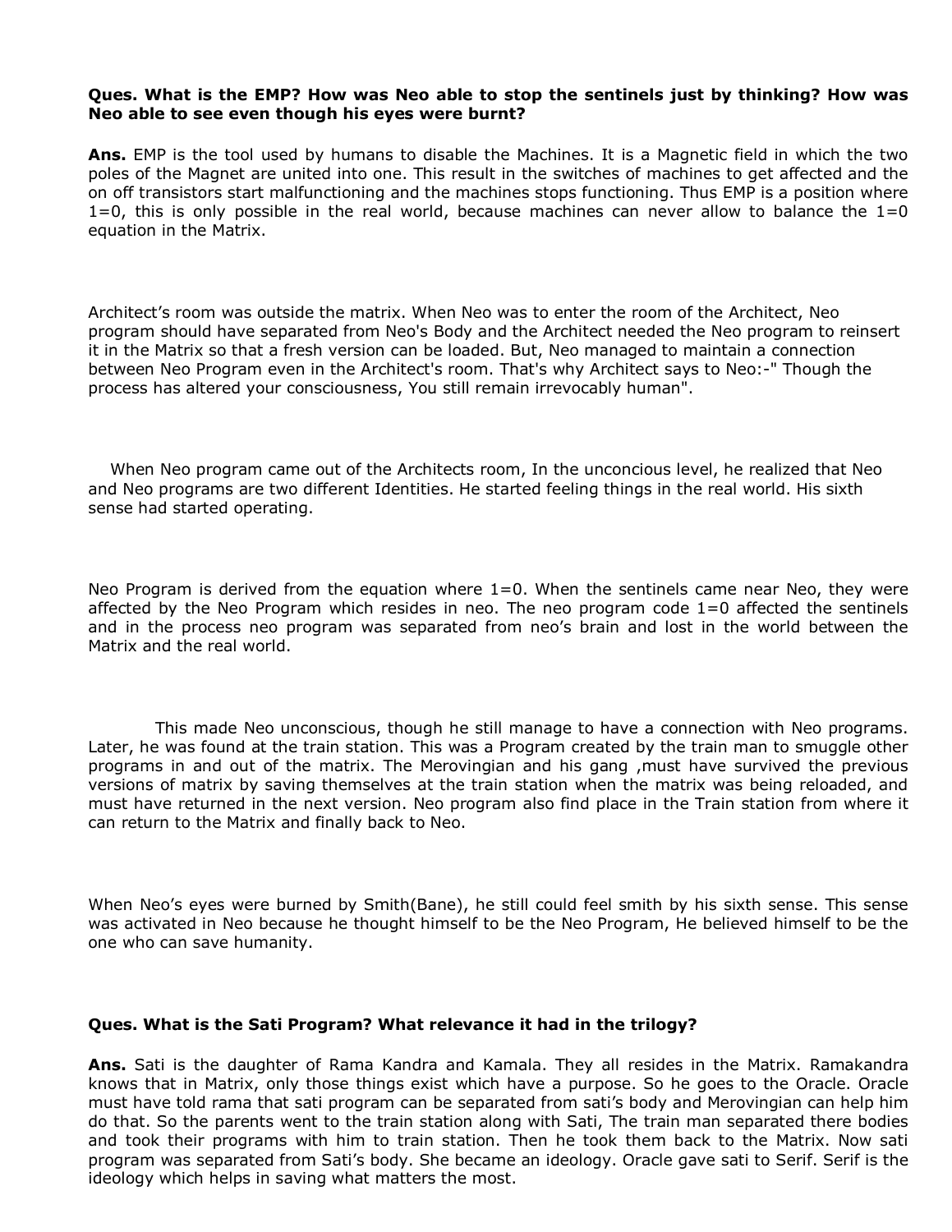Sati has a very important significance in the Trilogy. Sati is a hindu ritual performed by a wife to sacrifice her life along with the dead body of her Husband. This is a ultimate sacrifice of a woman for a man. Hindu religion believe in this sati Program. It not at all means that this ritual must be followed, it only means that a woman should try tohave that much sacrificing power for her man. If this happens, This world will become heaven.

The sati program brought heaven in the Matrix too.

The act of being sati is though an extremist thought. But it is the foundation of Hindu culture. It does not mean we should do sati ritual, it just means the woman should have that much sacrificing power.

It is the power of Sati which can make Earth again Heaven.

**Ques. What is the significance of the Sanskrit Shloka sung in chorus in the end of the Movies ?** 

**Asato Ma Satgamaya,** 

**Tamso Ma Jyotirgamaya,** 

**Mritoyr Ma Mritamgamaya,** 

#### **OM SHANTI SHANTI SHANTI (The Mantra)**

**Ans.** The Matrix Trilogy Movies have many Hinduism connections. This Shloka is an excerpt from Upnishads , One of the many known epic of Hinduism.

It is written in Sanskrit, which is also the Mother of all languages known to man today.

This shloka means, Oh Mother Superior, Bring me to the path of Truth , Bring me to the heaven of Light from the hell of Darkness, Make me Immortal and free from the fear of Death. Om Shanti Shanti Shanti is the Mantra to achieve all this.

Om in hindu religion means The Infinite. It means  $Om = 1/0$ 

Shanti: Women have a very special place in Hindu Culture. In the great Epics of Ramayana and Mahabharta, we can see the role of Sita and Draupadi, which are the most important roles in the epics.

Sita's kidnapping was the root cause of mortality for the Immortal Ravana.

Draupadi Cheer haran was the root cause for the defeat of the undefeatable Army of Kauravas.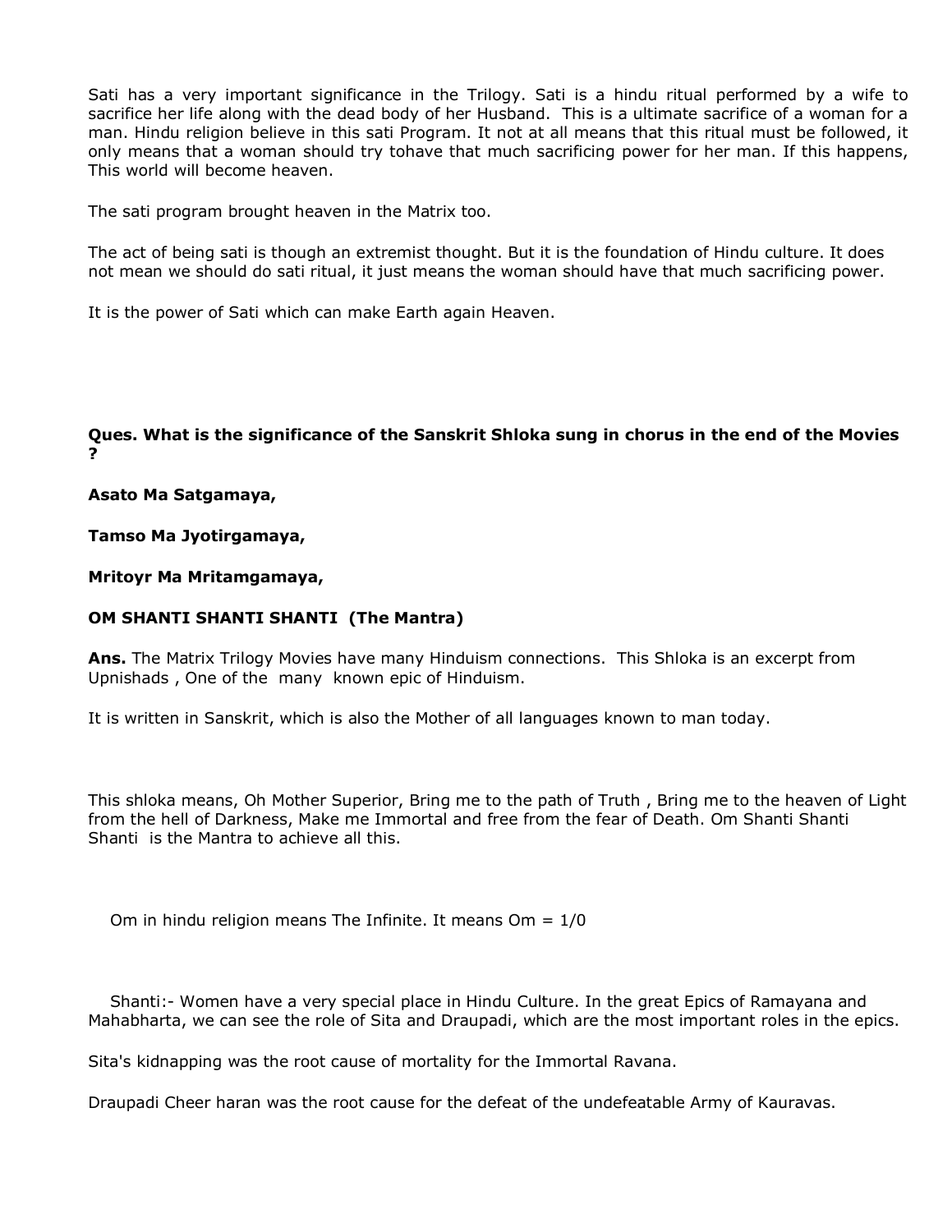Woman can be termed as the Zero, the silence. If a man , respects the woman, he gets heaven, but the man who disrespect the woman, gets Hell. Woman has no power in herself, but her love can make miracles for Man. It was Trinity's love that made Neo think he is the One.

Every woman has the power to satisfy any man, but no man can satisfy any woman except the One.

Like The Persephone , the wife of Merovingian, she was not happy with the Merovingian , though he was very powerful man and had unlimited resources.She was made satisfied by the One, Neo by just giving her a loving Kiss. She gave away the Keymaker to Neo, but the man who never forgives and never forgets, the great Merovingian, could do nothing to her. This proves how powerful and important Persephone was to her husband.

In Hindu culture, a girl is taught to make sacrifices from the very beginning of her life. When she grows up, She keep fast in the name of long life of her husband, she risk her life in giving birth to a child and what not she does. Sati, is an act of extreme sacrifice by a woman for her husband.

It is the sacrifice of a woman, which keeps the world running. Woman should have equal rights with man, but if the woman, misuse her rights, it will be end of the World. The act of Persephone resulted in the End of the Matrix by Neo.

A man's lust for sex can easily be satisfied by any woman, but the lust of woman, no man can satisfy. Draupadi was blessed with Five husbands, because the qualities she wanted for her husband, can never be found in a single man. Only Lord Krishna, the one, can satisfy the lust of any woman.

Radha sacrifice her lust for the one (Krishna) and marries a simple man.

In Bible, Eve, the woman is held responsible for bringing the man to earth from Heaven. She urged the man to eat the fruit of knowledge, and god punished them for this act and sent them to earth. A woman can make the life of a man from heaven to hell.

In Kuran, Woman are expected to abstain from going in public without a "Burka". Because the beauty of woman can make a man an evil and he might commit sins to have that woman. It is an Ideology, It just not mean to curtail the freedom of Woman, It is thaught to curtail the urges of man against the woman.

This is the truth man cannot accept easily. He thinks, he is the supreme, he is the one with all the power, but the source of his power can only be a woman. Only a Woman's sacrifice can make the world of man.

So Shanti can be termed as the Zero.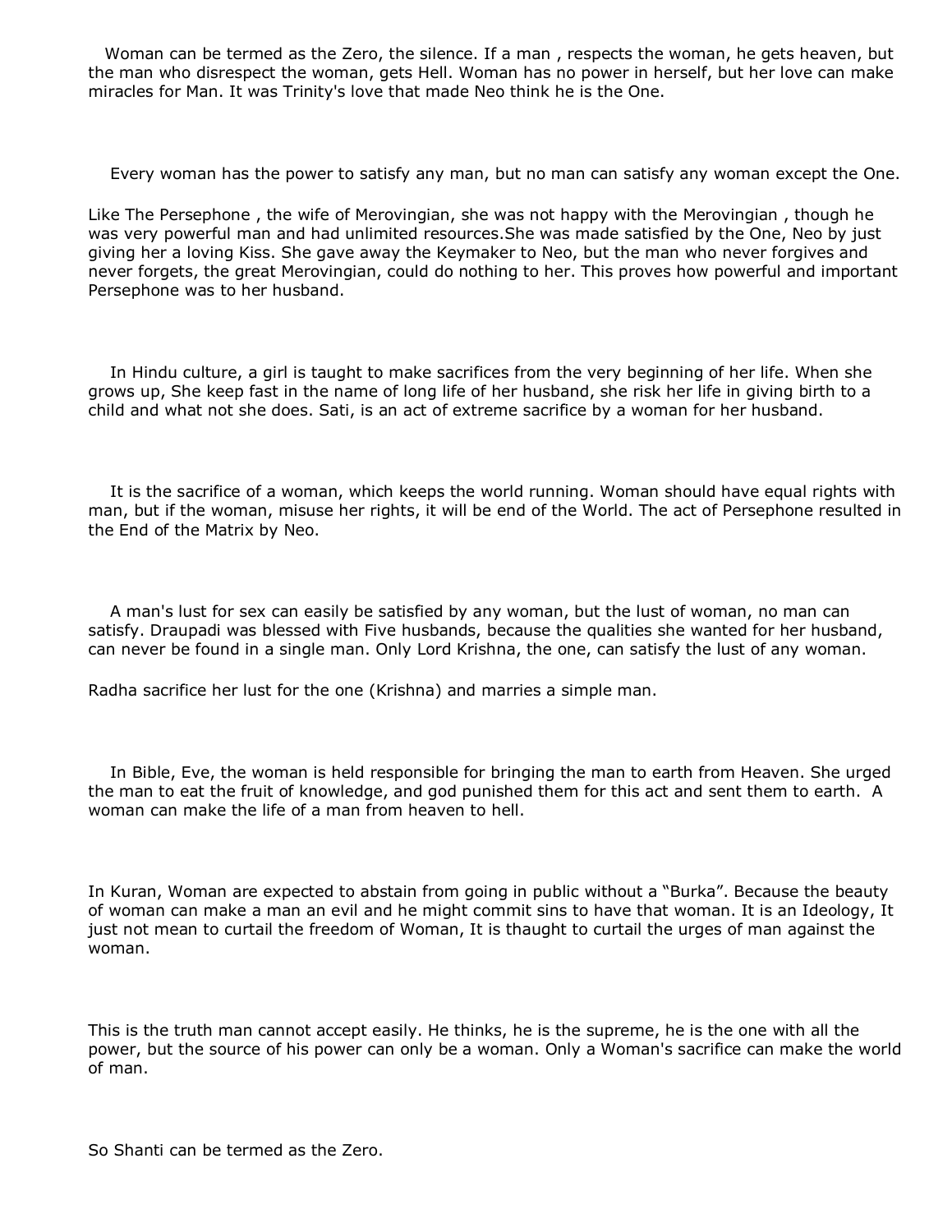Hence Om can be explained easily:

Om = 1/Shanti

One is the human who believes in the infinity of god and knowledge and also respect the Zero, shanti, or Woman and wants peace.

Anybody can become the one just by believing in the Mantra.

# **Ques. Why shanti has been repeated thrice in the Mantra?**

**Ans.**  Om has three parts. Each of these parts have equal powers which together constitute as one. Om sign depicts the letter 3. The three parts are:

Bhrama which means Creation

Vishnu which means Preservation.

Mahesh which means Destruction.

But 1 cannot be equally divided in three equal parts. So, they form a circle. Only a circle can be equally divided into three parts. So Creation, Preservation and Destruction which is the source of the Universe, goes on in circles. Every Beginning has an End, and after every end a new beginning takes Place. This principle of the Universe goes on till infinity. And since all the three powers of the universe form a circle, a zero. Zero and One both are meant to be the Source of this Universe. One cannot exist without the other.

Shanti has been chanted thrice after Om, to give gratitude to the three gods of the Universe.

# **Ques. What is the connection between Agent Smith and Neo? What do they really want?**

Ans. Both Smith (0) and Neo (1) are the source of this universe. They have only one thing in common. They both want silence. Smith wants silence in the universe by destructing human beings and also the machines, where as Neo wants peace between humanity and Machines

All religions also preach that Silence is sought after by God and Evil Both, but there ways are different. Evil wants Silence by destroying everything, whereas God wants Shanti Peace by Preserving.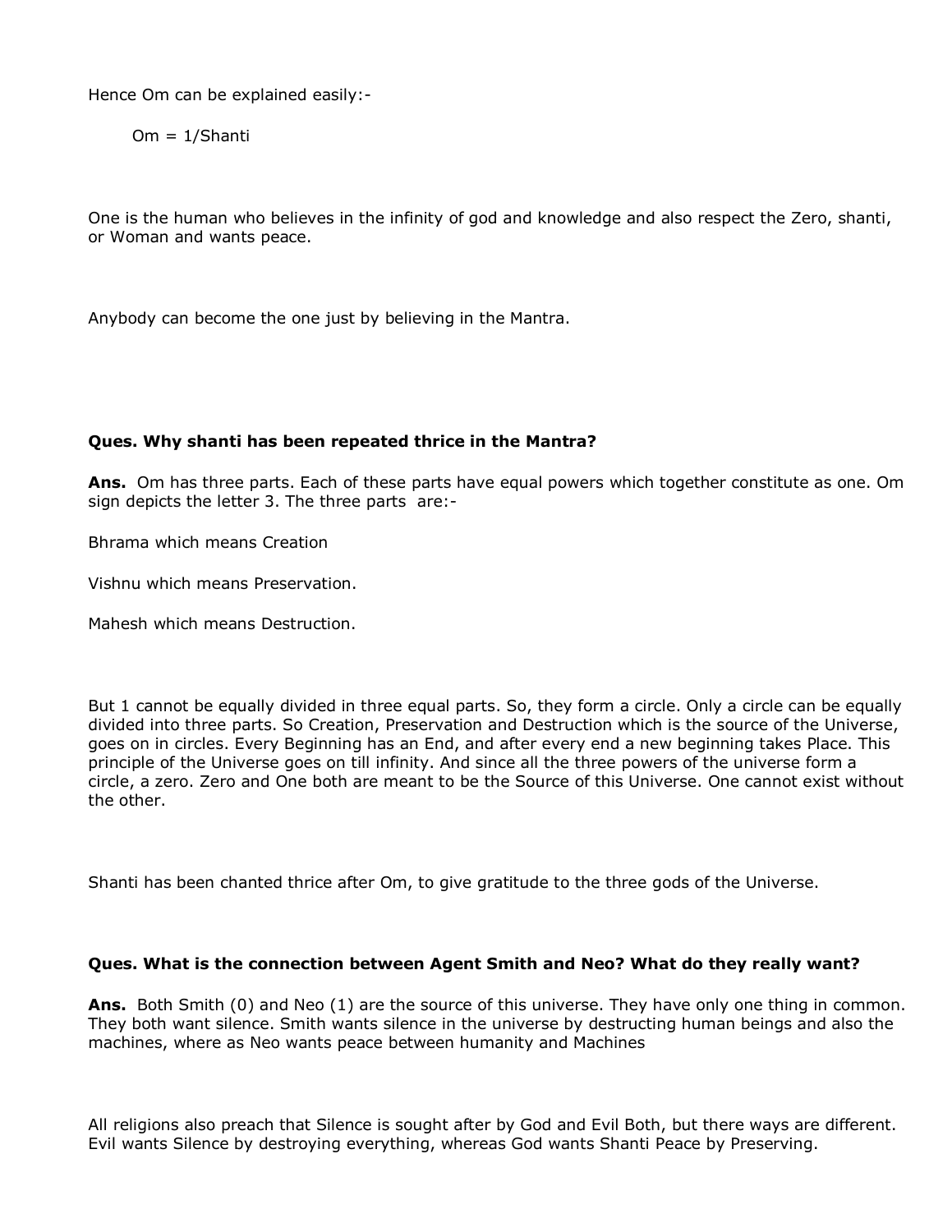# **Ques. What is Causality, the only Constant of the Universe? What is the relevance of the Sex Scene and rave scene in Zion?**

**Ans.** The Explanation of Merovingian about Causality, the only constant in the Universe.

For every Cause there is an Effect.

When You drink Wine, you have to pee (Urinate). There is no escape from it. No matter how clean water you may drink, you still have to pee. Because our body creates waste which needs to be clean by urinating it out from the Body. So this is the Cause and Effect relationship.

Urinating is a karma, It's purpose is to clean the body. The Karma which has a Purpose remains in this world, the rest are worthless so deleted.

Sex ,just like food and water, is an essential need of human body. Even the One has to have sex with his beloved trinity. The rave scene depicts that we humans are originally animals and still have animal instincts. We cannot live without them. Only our faith in god can help us relieve from these animal instincts.

In Hindu Relegion, Sex is considered Forbidden for certain age in life. It is a Sin.

Sex is also a Karma, Sex is the function of the Body to clean all the sins in the mind of humans, and after sex every human is clean from all the sins. Now if this karma is done for a purpose, that is to please your partner or to have a child, the sin converts into blessing and a new life is born in a form of a Child. But if the karma is done for self pleasure, after having sex, the human become free from all sinful thoughts.

So, when woman are not satisfied with sex, the sins does not clean out from her mind, and she can make any man a evil. Where as , a man, when satisfied after having Sex, does not need woman any more, and cannot become evil persuaded by her.

It is an Irony, that man is the most sexually explicit animal in the world, but still, he cannot satisfy the lust of his better half, the woman. A woman need sex equally as man, but man has misconceptions about himself.

In the western world, where sex is so explicit, man and woman are considered equal, still, they cannot control the society from falling in the clutches of Evil instincts of humans. Because, there, children are not taught that sex is a sin. It is as bad as urinating or excreting. The children are not taught to have abstinence. They are never told to sacrifice. And in such environment, they become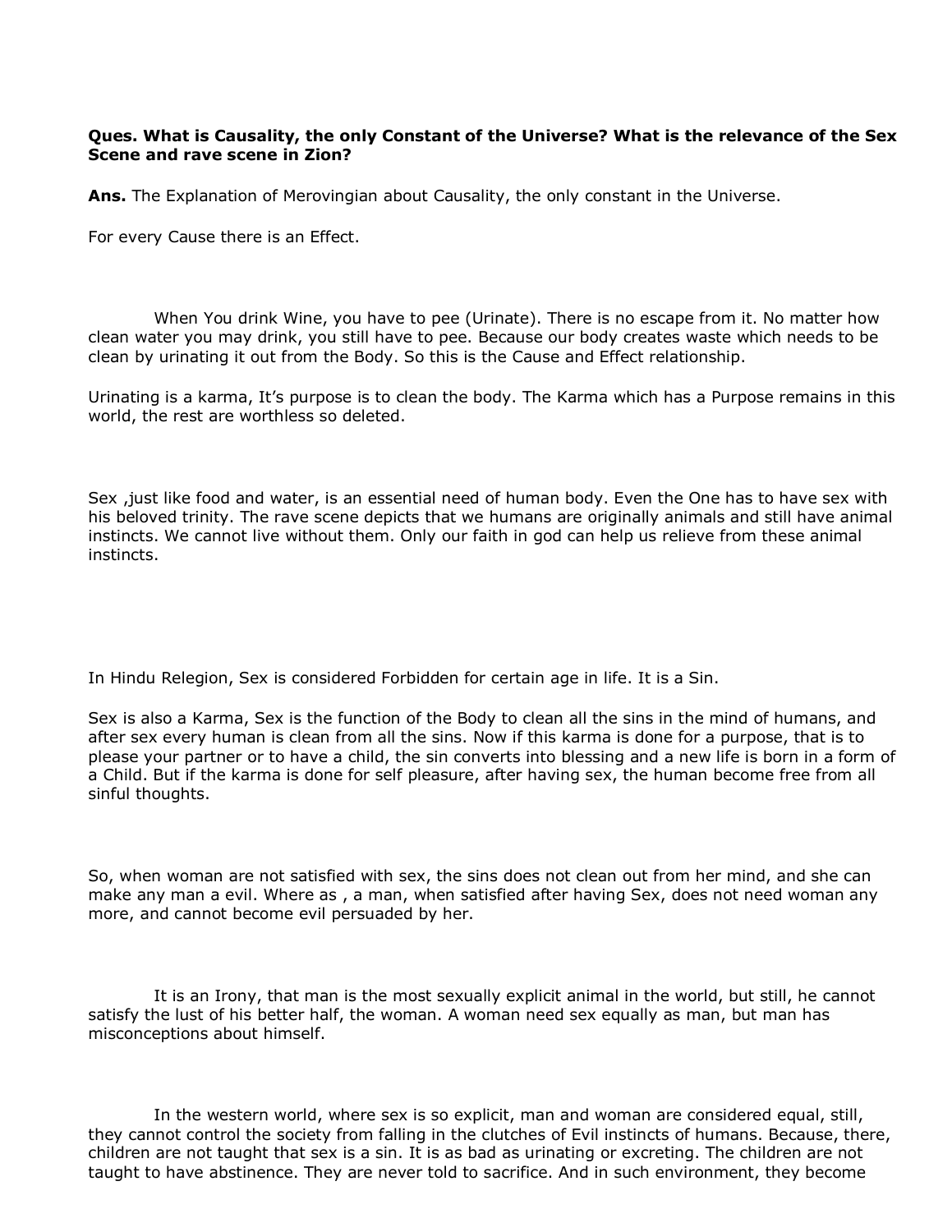violent and uncontrollable. They are not taught that sex is a way to clean there minds from the sins and Fantasy.

Where as in India, Sex is a forbidden karma, It is just done for a purpose, that is to have a Child. But the western effect is blinding Indians from this truth. They are exposing woman, creating evils in the minds of our People. And people are falling pray to Evil.

If the world understand that sex is a karma, and should done only for a purpose, then this world will become a heaven. Every Religion says that but nobody obeys that, because they think, there is no god who can read there minds.

But these fantasies, these sins one day, burst out and man become an evil. So from childhood, everyone should be taught that god is within our minds only. We are our own judges. If we choose to believe in god, this world will be heaven, but if we choose evil, the world will become hell. God won't come to help us or save us, but only the faith in him can give human so much power that he can survive any difficulty.

If a man believes in god for a Purpose, than that purpose cant be deleted, but if a man believes in god because of no purpose or reason, he will be deleted.

# **Ques. What is the Purpose of Matrix Trilogy? What does the creators of the Trilogy want to Convey?**

**Ans.** The creators want to remind everybody that every beginning has an End. Nothing is permanent in this World. All religions and Science proves this point. The quest for knowledge is till infinity, and we must always search for the truth. We must keep faith in god in which ever form we like, but should consider him as one. Anybody can find the truth and become Neo. Neo, had to fight the whole world in form of Smith, still he did not gave up. Smith enlightened Neo by revealing that Love and Freedom, are all vagaries of perception, An illusion created by the humans to justify there existence. And the truth is, everything that takes birth has to die one day. Only thoughts can be immortal. Every thought which has a purpose cannot be erased from this world.

For example, Sati is a thought. It should not be performed but should be understood. Humans must abstain from animal instincts, then only heaven can be brought to earth. If we believe it ,we can make our world heaven.

# **Ques. Why Neo saw a Lotus flower in the end of the Trilogy? What is its significance? Did Neo die in the end of the Movie?**

**Ans.** Lotus is considered a very divine flower in Hindu culture. This flower grows in filthy water, but still makes the place look delightful by its beauty and smell. It is said, that God

Bhrama sat on lotus flower and created this world.